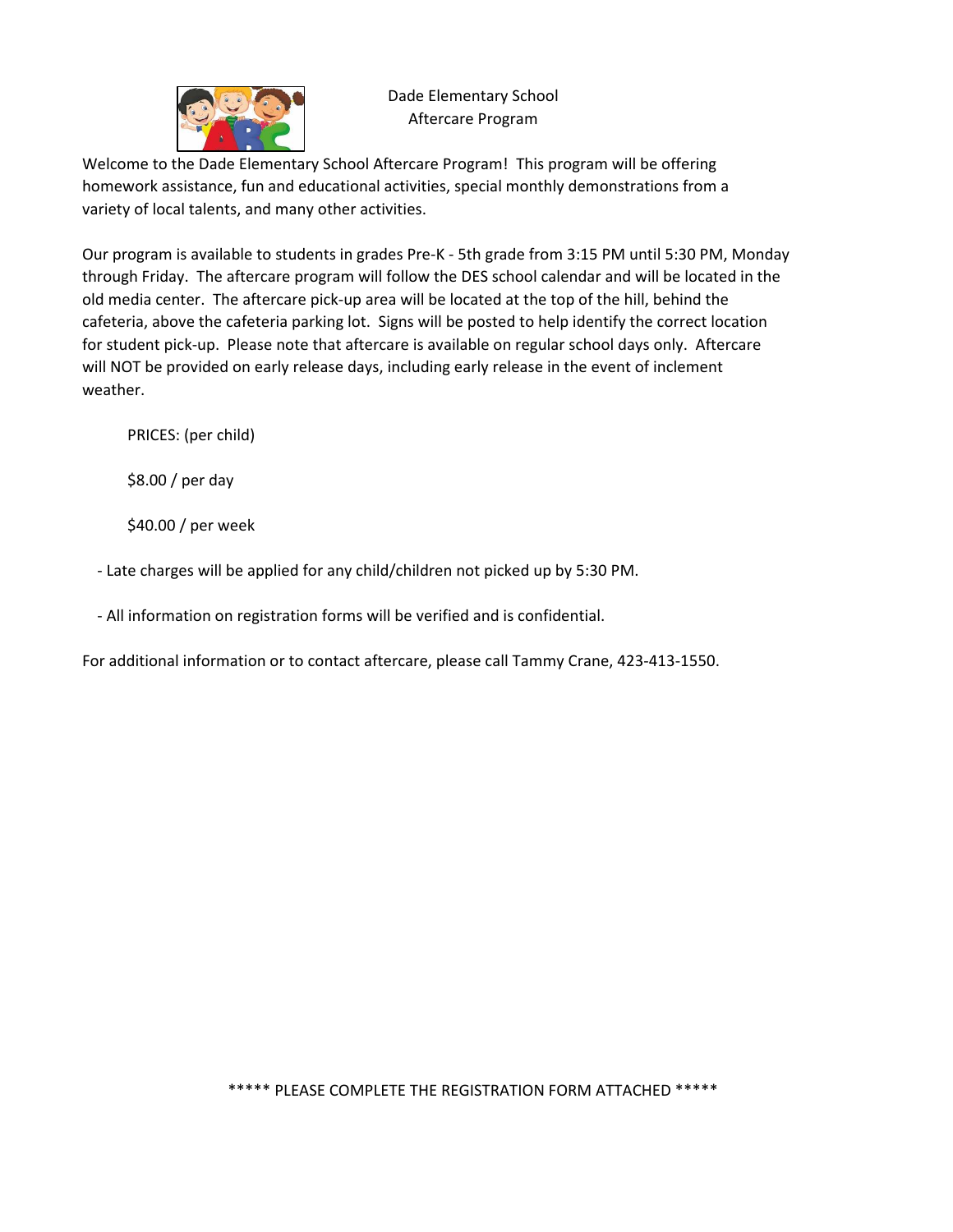## Dade Elemenary School Aftercare Program Registration Form

| <b>Student's Name:</b>                                                                                                                                                                                                                   | Grade:<br><u> 1990 - Jan Barbara Barbara, politik politik (</u> |
|------------------------------------------------------------------------------------------------------------------------------------------------------------------------------------------------------------------------------------------|-----------------------------------------------------------------|
| Teacher's Name:                                                                                                                                                                                                                          |                                                                 |
| Receives free/reduced lunch:<br><b>Example 19 Yes</b><br>No.                                                                                                                                                                             |                                                                 |
| Contact Information:                                                                                                                                                                                                                     |                                                                 |
| Mother:<br>the control of the control of the control of the control of the control of the control of the control of the control of the control of the control of the control of the control of the control of the control of the control | Cell #:                                                         |
| Address:<br><u> 1989 - Johann Stoff, Amerikaansk politiker († 1908)</u>                                                                                                                                                                  | Work #:                                                         |
| Father:                                                                                                                                                                                                                                  | Cell #:                                                         |
| Address:                                                                                                                                                                                                                                 | Work #:                                                         |
| Guardian:                                                                                                                                                                                                                                | Cell #:                                                         |
| Address:                                                                                                                                                                                                                                 | Work #:                                                         |
| <b>Additional Emergency Contacts:</b>                                                                                                                                                                                                    |                                                                 |
| Name:<br><u> 1989 - Johann Stoff, deutscher Stoffen und der Stoffen und der Stoffen und der Stoffen und der Stoffen und der</u>                                                                                                          | Phone #:                                                        |
| Name:                                                                                                                                                                                                                                    | Phone #:                                                        |
| Name:                                                                                                                                                                                                                                    | Phone #:                                                        |
| Are there any legal restrictions we need to be aware of? List any persons not allowed to pick up<br>the student:                                                                                                                         |                                                                 |
| <b>Medical Conditions or Allergies?</b>                                                                                                                                                                                                  |                                                                 |
| If so, do have an emergency medical plan?                                                                                                                                                                                                |                                                                 |

\*\*\*\*\*PLEASE CONTINUE AND SIGN BELOW\*\*\*\*\*